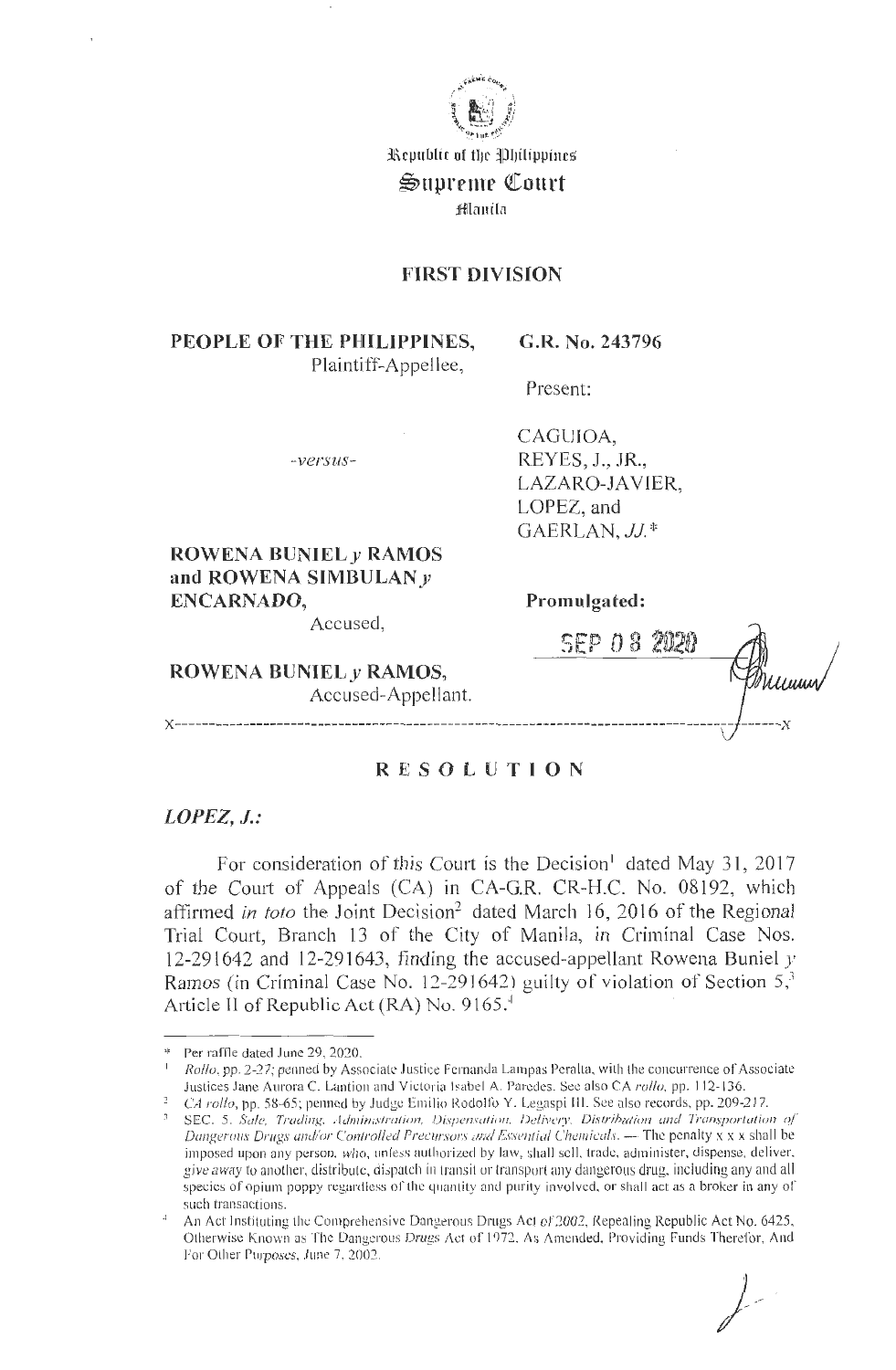#### **ANTECEDENTS**

Rowena Buniel *y* Ramos a.k.a "Weng" and Rowena Simbulan *y* Encarnado were separately charged with [llegal Sale and Illegal Possession of Dangerous Drugs, respectively, in two informations that read:

#### **Criminal Case No. 12-291642**  *Illegal sale of dangerous drugs*

The undersigned accuses **ROWENA BUNIEL y RAMOS** @ "WENG" of a violation of Section 5, Article II, [RA No.] 9165, committed as follows:

That on or about **May 30, 2012** in the City of Manila, Philippines, the said accused, not having been authorized by law to sell, trade, deliver, transport or distribute any dangerous drug did then and there willfully, unlawfully and knowingly sell or offer for sale to a police officer/poseur buyer one (1) heat-sealed transparent plastic sachet marked as "TK" **containing ZERO POINT ONE ZERO FIVE (0.105) gram** of white crystalline substance known as "shabu", which after a qualitative examination gave positive result to the test for methamphetamine hydrochloride, a dangerous drug.

CONTRARY TO LAW.<sup>5</sup> (Emphasis in the original.)

### **Criminal Case No. 12-291643**  *Illegal possession of dangerous drugs*

The undersigned accuses **ROWENA SIMBULAN ENCARNADO** of a violation of Section 11(3), Article II, [RA No.] 9165, committed as follows:

That on or about **May 30, 2012,** in the City of Manila, Philippines, the said accused, not being authorized by law to possess any dangerous drug, did then and there willfully. unlawfully and knowingly have in her possession and under her custody and control **one (1) heat-sealed**  transparent plastic sachet marked as "TK1" containing ZERO POINT **ONE FOUR ZERO (0.140)** gram of white crystalline substance commonly **known as "shabu",** which after a qualitative examination gave positive result to the test for methamphetamine hydrochloride, a dangerous drug.

CONTRARY TO LAW.<sup>6</sup> (Emphasis in the original.)

The two cases were consolidated.<sup>7</sup> On June 21, 2012, both accused were arraigned and they pleaded not guilty to their respective charges.<sup>8</sup> Joint trial then ensued.

The prosecution presented Police Officer (PO) 2 Dennis Reyes as witness. Meanwhile, the parties agreed to stipulate on the testimony of

*f* 

Records, p. 2.

*Id.* at 3.<br>*Id.* at 1-3.

Id. at 50, 51; and pp. 52 and 54.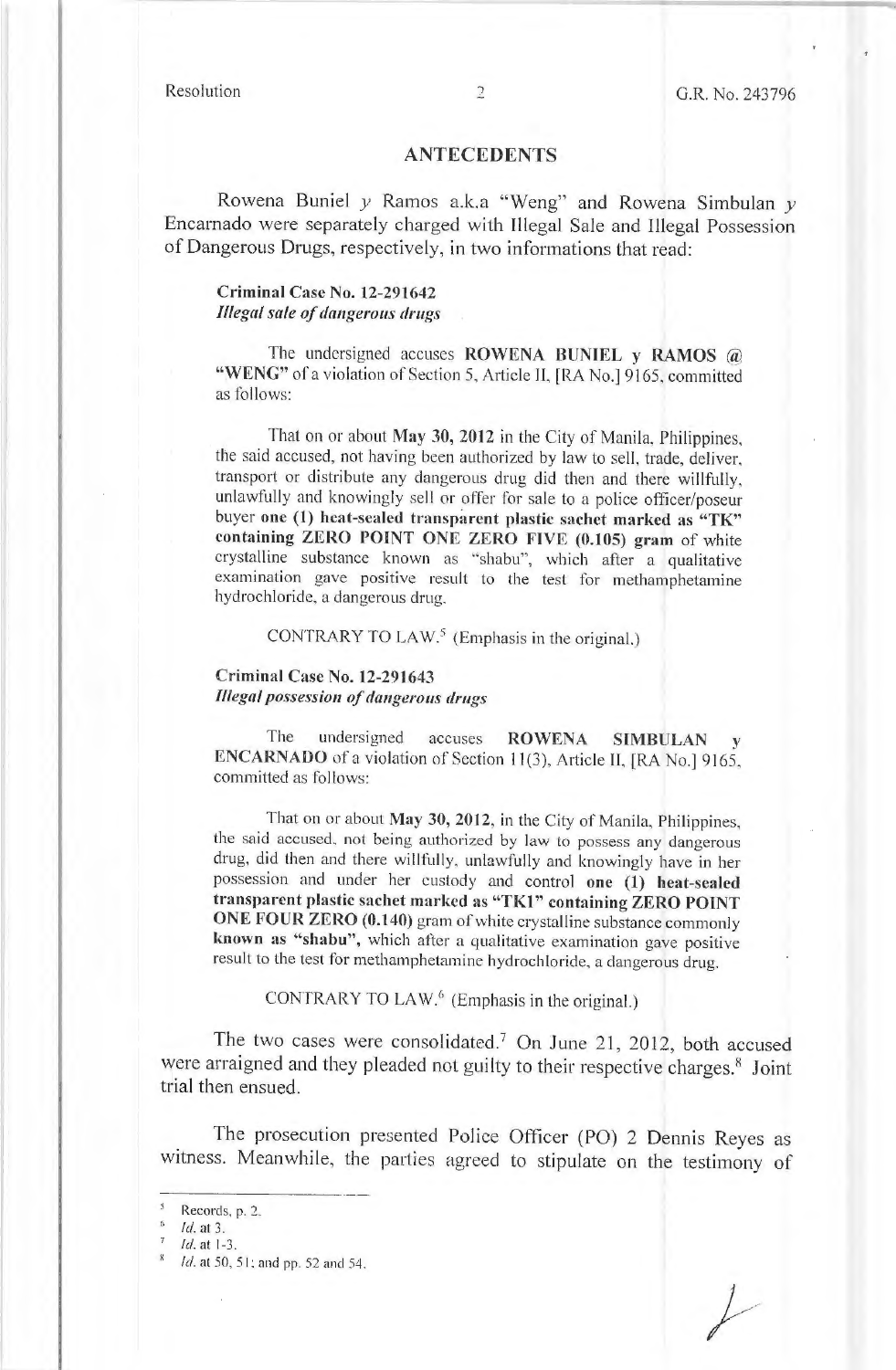*I* 

forensic chemist Police Chief Inspector (PCI) Elisa G. Reyes (PCI Reyes),<sup>9</sup> PO3 Archie Bernabe (PO3 Bernabe), <sup>10</sup> PO3 John Alfred Taruc (PO3 Taruc), <sup>11</sup> PO3 Modesto Bornel, Jr. (PO3 Bornel), <sup>12</sup> PO3 Christopher Palapal (PO3 Palapal)<sup>13</sup> and Rene Crisostomo.<sup>14</sup>

The version of the prosecution is that, in the afternoon of May 30, 2012, a confidential informant arrived at the Manila Police District **(MPD),**  District Anti-Illegal Drugs, Special Task Group (DAID-SOTG) and reported that he made a deal with a certain Weng for the delivery of sample *shabu*  worth P1,000.00.<sup>15</sup> According to the informant, he agreed to meet with Weng at Tiago Street corner Karapatan Street, Sta. Cruz, Manila at 10:00 p.m. of the same day.<sup>16</sup> With this information, the DAID-SOTG organized a buy-bust operation composed of Police 1nspector Eduardo Vito Pama, PO2 Reyes, PO3 Taruc, PO3 Bornel and PO3 Palapal.<sup>17</sup> During the briefing, PO2 Reyes was designated as the *poseur-buyer*.<sup>18</sup> He was provided with the buy-bust money, a  $1000$ -peso<sup>19</sup> bill, which he marked with his initials "DR."<sup>20</sup> Meanwhile, PO3 Taruc prepared the Authority to Operate<sup>21</sup> and Pre-Operation Report,<sup>22</sup> and the team coordinated with the Philippine Drug Enforcement Agency.<sup>23</sup>

At about 9:30 p.m., the buy-bust team and the informant went to Tiago Street corner Karapatan Street, Sta. Cruz, Manila to conduct the buy-bust. They arrived at around 10:00 p.m.<sup>24</sup> PO3 Taruc, Bornel and Palapal alighted from the vehicle first and strategically positioned themselves at about 15-20 meters from the area.25 PO2 Reyes and the informant alighted next and they proceeded to the agreed place.<sup>26</sup>

At that time, there were no people around and it was drizzling.<sup>27</sup> After a while, PO2 Reyes saw two women coming from Tiago Street.<sup>28</sup> The informant whispered to PO2 Reyes that the small woman sporting short hair and wearing walking shorts and t-shirt was Weng.<sup>29</sup> The informant

 $12$  Id.

- <sup>19</sup> Prosecution's Exhibits, p. 16.
- 20 TSN, January 17, 20 13, pp. 6-7.
- <sup>21</sup> Prosecution's Exhibits, p. 11.<br><sup>22</sup> Id. at 12.<br><sup>23</sup> TSN, January 17, 2013, p. 7.
- 

 $^4$  Id. at 74-76.

<sup>10</sup> Id. al 115-1 16.

 $11$  *Id.* at 120-121.

 $13$  Id. at 139-143. <sup>4</sup> *Id.* at 127-128.

<sup>&</sup>lt;sup>15</sup> TSN, January 17, 2013, p. 5. See also Prosecution's Exhibits, pp. 5-6.

<sup>&</sup>lt;sup>16</sup> Prosecution's Exhibits, p. 5. <sup>17</sup> *Id.* at 5-6.

<sup>&</sup>lt;sup>18</sup> TSN, January 17, 2013, p. 6.

<sup>&</sup>lt;sup>24</sup> *Id.* at 4-5, 9. See also records, pp. 120-121; p. 139.  $\frac{25}{Id}$  *Id.* at 9-10.

 $26$  Id. at 10.

 $^{27}$ *Id.* 

 $\begin{array}{cc} 28 & Id. \text{ at } 10\text{-}11. \\ 29 & Id. \text{ at } 11\text{-}12. \end{array}$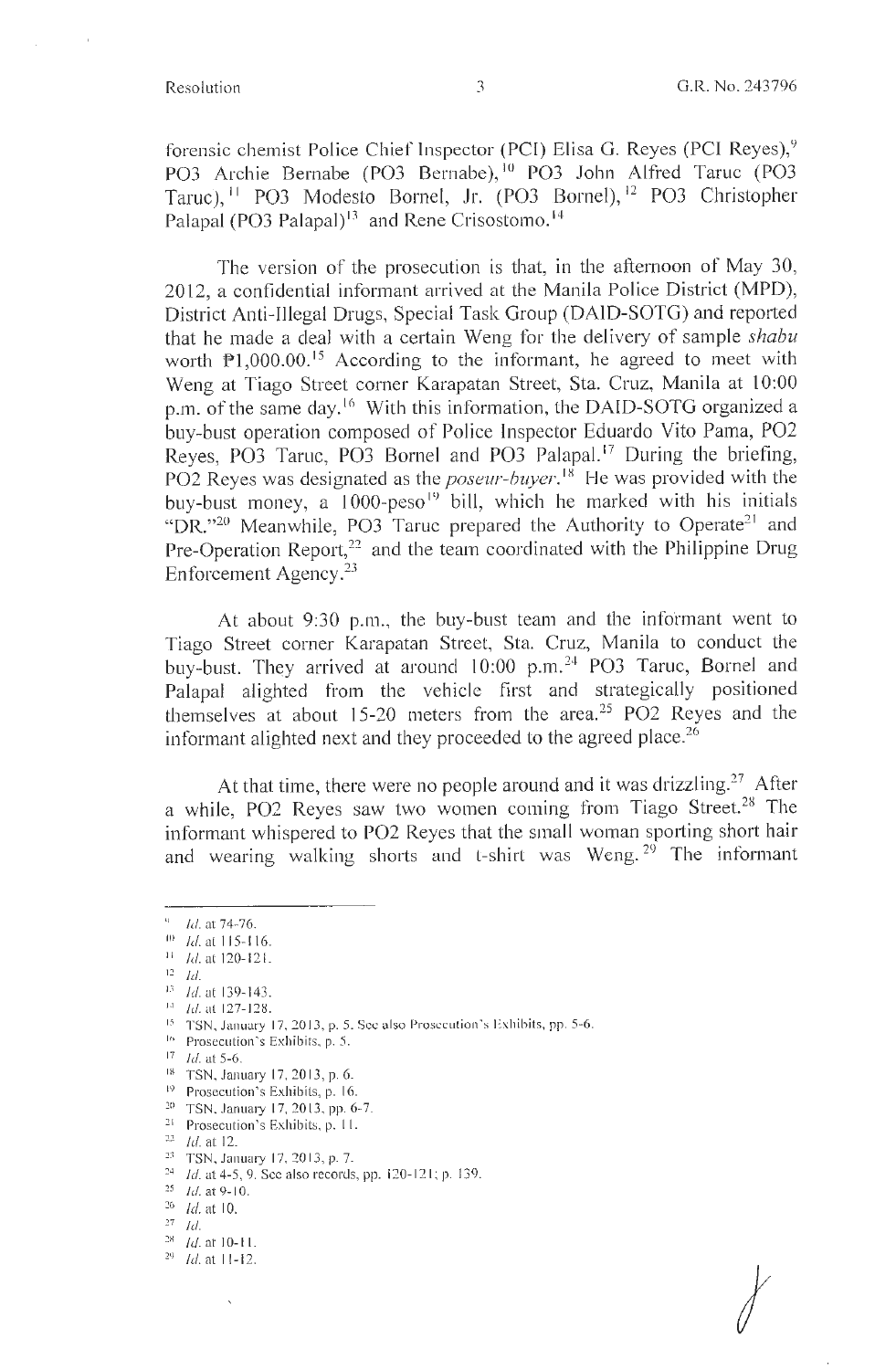approached Weng and they conversed briefly. 30 Meanwhile, Weng's companion was standing about two meters away from them and observing them.<sup>31</sup> Then, the informant introduced PO2 Reyes to Weng as the buyer of sample *shabu*<sup>32</sup> Weng said "*akin na po*," referring to the payment for the shabu, to which PO2 Reyes handed her the buy-bust money.<sup>33</sup> Weng placed the money in her right pocket, took out from the same pocket a small plastic sachet containing white crystalline substance, and gave it to PO2 Reyes.<sup>34</sup> Upon receipt of the sachet, P02 Reyes removed his bull cap, which was the pre-arranged signal that the sale was consummated.35 The back-up team rushed to the area. P02 Reyes searched Weng and recovered from her right pocket the buy-bust money. 36 Next, he frisked Weng's companion and recovered from her a small plastic sachet containing white crystalline substance.<sup>37</sup> As rain poured, the team decided to proceed to the police station.<sup>38</sup>

At the MPD DAID-SOTG office, Weng was identified as accused Buniel and her companion, Simbulan. In the presence of Rene Crisostomo, a member of the media connected with tabloid Remate,<sup>39</sup> PO2 Reyes marked the plastic sachet subject of the sale with "TK;' and the sachet recovered from Simbulan with "TK1."<sup>40</sup> PO2 Reyes conducted the inventory<sup>41</sup> and prepared the Receipt of Property/Evidence Seized<sup>42</sup> and the Chain of Custody Form.<sup>43</sup> Meanwhile, PO3 Bernabe took photographs.<sup>44</sup> He also prepared the Requests for Inquest<sup>45</sup> and Laboratory Examination,<sup>46</sup> and Booking Sheets and Arrest Report.<sup>47</sup> Thereafter, PO2 Reyes turned over the plastic sachets and buy-bust money to PO3 Bernabe.<sup>48</sup>

P03 Bernabe brought the specimens and the request for laboratory examination to the crime laboratory,<sup>49</sup> and were received by forensic chemist PCl Reyes. 50 PCI Reyes conducted qualitative examination on the two specimens and found the contents positive for Metharnphetamine

 $30$  *Id.* at 12-13.

- 
- 
- <sup>33</sup> Id. at 14.<br><sup>34</sup> Id. at 14-15.<br><sup>35</sup> Id. at 16.<br><sup>36</sup> Id. at 16-17.
- $37$  *ld.* at 17.
- 
- $^{38}$  *Id.* at 19.<br><sup>39</sup> Records, pp. 127-128.
- <sup>40</sup> TSN, September 13, 2013, p. 6. See also Prosecution *s* Exhibits. p. 14. *Id.* at 7.
- 
- <sup>42</sup> Prosecution's Exhibits, p. 13, Receipt of Property/Evidence Seized.

43 *Id.* at 14.

- <sup>44</sup> TSN, September 13, 2013, pp. 12-13. See also records, pp. 115-116; and Prosecution's Exhibits, p. 15.<br><sup>45</sup> Prosecution's Exhibits, p. 4.
- 

- <sup>49</sup> Records, pp. 115-116. See also Prosecution's Exhibits, p. 1.  $Id$ . at 74-76.
- 

 $31$  *Id.* at 13.<br> $32$  *Id.* at 13-14.

<sup>46</sup> *Id.* at 1.<br><sup>47</sup> *Id.* at 7-8.<br><sup>48</sup> TSN, September 13, 2013, pp. 7, 12. See also records, pp. 74-76; pp. 115-116, Order; and Prosecution's Exhibits, p. 14.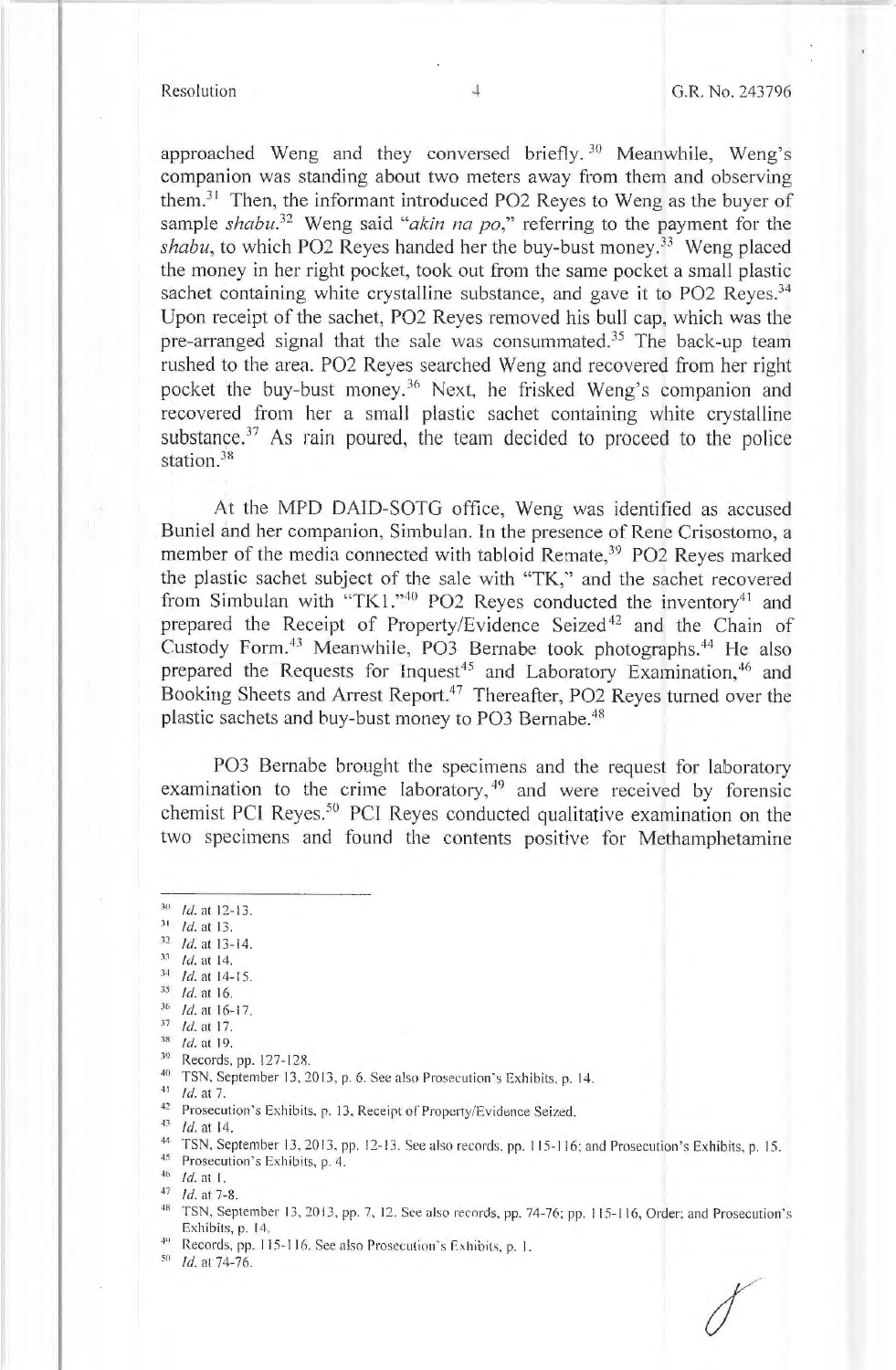Hydrochloride, also known as "shabu."<sup>51</sup> She reduced her findings in Chemistry Report No.  $D$ -443-12.<sup>52</sup> Thereafter, PCI Reyes presented the specimens to the prosecutor and the defense counsel. After, she turned them over to the prosecution for safekeeping.<sup>53</sup>

For the defense, only Buniel testified. She denied the charges and claimed that on May 30, 2012, she went to Simbulan's house to pick-up blood sugar strips for her mother. About 8:00 p.m., Sirnbulan accompanied her along Tiago Street to get a ride home when three men on board a van arrived. The men forced her and Simbulan to get on the car and they were brought to the MPD DAlD-SOTG where they were investigated, mauled and forced to admit to selling dangerous drugs. Buniel averred that the police officers told her that they will cooperate with her in exchange for PJ00,000.00. 54

On March 16, 2016, the trial court rendered a decision convicting Buniel of illegal sale of dangerous drugs and acquitting Simbulan of illegal possession.<sup>55</sup> The trial court found all the elements of the crime of illegal sale present and that the prosecution proved an unbroken chain of custody of the drugs. However, the court was not convinced on the guilt of Simbulan as the a11eged look-out and co-conspirator in the drug deal.

Aggrieved, Buniel filed an appeal to the CA.<sup>56</sup>

On May 31, 2017, the CA affirmed Buniel's conviction.<sup>57</sup> The CA found that the prosecution proved beyond reasonable doubt the elements of Illegal Sale of *shabu.* Most importantly, the prosecution was able to establish

*In Criminal Case No. 12-291642* 

WHEREFORE, in view of the foregoing, this Court finds the accused ROWENA BUNIEL y RAMOS GUILTY beyond reasonable doubt as principal for violation of Section 5 of Republic Act No. 9165 otherwise known as the Comprehensive Dangerous Drugs Act of 2002 (for pushing shabu) as charged and is sentenced to suffer the penalty of LIFE IMPRISONMENT and to pay a Fine in the amount of P500,000.00.

/11 *Cri111i11al Case No. 11-1916-13* 

WHEREFORE, in view of the foregoing, for failure of the prosecution to prove her guilt beyond reasonable doubt, this Court finds accused ROWENA SIMBULAN y ENCARNADO NOT GUILTY.

The plastic sachets of shabu are ordered confiscated in favor of the government to be disposed of in accordance with law.

This Court orders the immediate release from detention of ROWENA SIMBULAN y ENCARNADO unless she is held for a lawl'ul cause.

Issue a mittimus order committing ROWENA BUNIEL y RAMOS to the Correctional Institution for Women for service of sentence.

Send copies of this Decision to the Director General of the Philippine Drug Enforcement Agency (PDEA), to the Director of the National Bureau of Investigation (NBI) and to the Director of the Manila Police District (EPD).

SO ORDERED. (Underscoring in the original.)

**WHEREFORE, the trial court's Decision dated March 16, 2016 is AFFIRMED in toto. SO ORDERED.** 

*I* 

<sup>&</sup>lt;sup>51</sup> Id.; see also Prosecution's Exhibits, p. 2.  $52$  Prosecution's Exhibits, p. 2.

<sup>5</sup>> Records, p. 75; M inutcs elated November 29, 2013, p. I 14.

<sup>54</sup> TSN, September 8, 2015, pp. 3-1 I. 55 CA *rollo,* p. 64. The dispositive portion or the Decision reads:

<sup>56</sup>*CA rollo,* pp. 15-16; records, pp. 220-221 . 57 *Rollo,* p. 27. The dispositive portion of the Decision reads: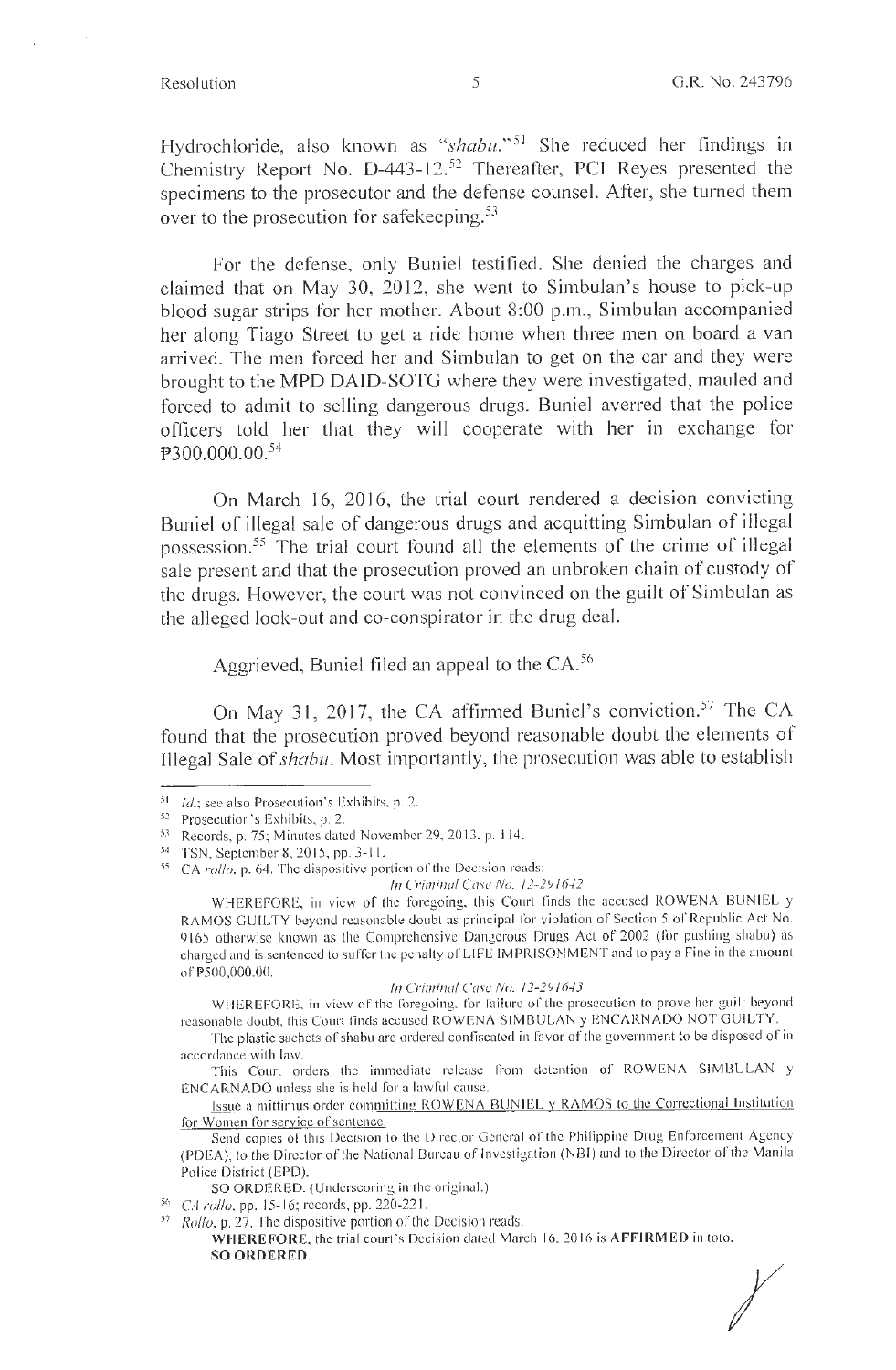an unbroken chain of custody. The CA found the explanation of PO2 Reyes that they were already wet from the rain, thus, they decided to conduct the marking and inventory at the police station, justifiable. Further, the alleged inconsistencies in the testimony of PO2 Reyes were inconsequential and had no bearing on the prosecution's cause. Also, that only Crisostomo witnessed the inventory-taking and did not present proof of his identity was not fatal because the parties stipulated on Crisostomo's testimony that he signed the Receipt of Inventory of Property/Evidence Seized as member of the media. Neither did the CA find the failure of the prosecution to present the original of the buy-bust money detrimental to the prosecution's case. The CA pointed out that neither law nor jurisprudence requires the presentation of any money used in the buy-bust operation. It was sufficient that the sale of the dangerous drug was adequately proven and that the *corpus delicti* was presented in court.

Hence, this appeal.<sup>58</sup> Accused-appellant and the People manifested that they will no longer file their respective Supplemental Briefs, taking into account the thorough discussions of the issues in their respective appeal briefs before the  $CA.^{59}$ I

### **RULING**

We acquit.

I

I

I

In cases jnvolving dangerous drugs, the prosecution bears not only the burden of proving the elements of the crime, but also of proving the *corpus delicti* - the dangerous drug itself. The identity of the dangerous drug must be established beyond reasonable doubt.<sup>60</sup> Such proof requires an unwavering exactitude that the dangerous drug presented in court as evidence against the accused is the same as that seized from him in the first place.<sup>61</sup> It is thus crucial for the prosecution to establish the unbroken chain of custody of the seized item. I

Section 21 (1) of RA No. 9165, the law applicable at the time of the commission of the crime,<sup>62</sup> outlines the procedure that police officers must adhere to maintain the integrity of the confiscated evidence, *viz.:* 

(1) The apprehending team having initial custody and control of the drugs shall, immediately after seizure and confiscation, physically inventory and photograpln the same in the presence of the accused or the person/s from whom such items were confiscated and/or seized. or his/her representative or counsel, a representative from the media and the Depatiment of Justice (DOJ), and any elected public official who shall be required to sign the copies of the inventory and be given a copy thereof. I

<sup>i</sup>*I* 

<sup>58</sup>Ro!fu, pp. 28-29. 59 *ld.at33;id.at39.* 

<sup>&</sup>lt;sup>60</sup> People of the Philippines v. Suarez, G.R. No. 223141, June 6, 2018, 865 SCRA 281, 290.

 $\rm ^{61}$   $\,$   $\rm Id.$ 

<sup>&</sup>lt;sup>62</sup> RA No. 10640 took effect on July 23, 2014. See OCA Circular No. 77-2015 dated April 23, 2015.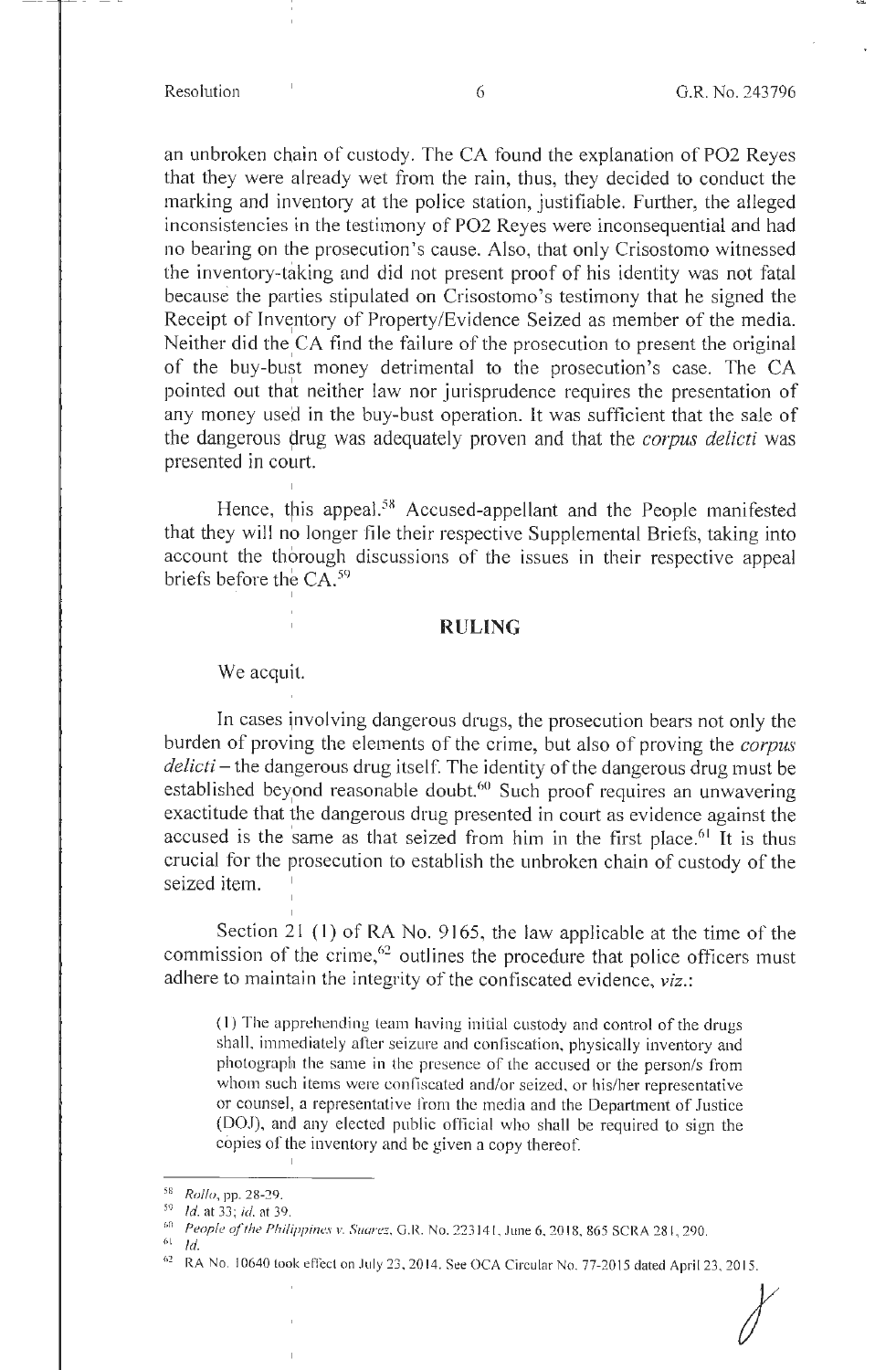Specifically, Article II, Section 21 (a) of the Implementing Rules and Regulations of RA No. 9165 enumerates the procedures to be observed by the apprehending officers to confirm the chain of custody:

(a) The apprehending officer/team having ini tial custody and control of the drugs shall, immediately after seizure and confiscation, physically inventory and photograph the same in the presence of the accused or the person/s from whom such items were confiscated and/or seized, or his/her representative or counsel, a representative from the media and the Department of Justice (DOJ), and any elected public official who shall be required to sign the copies of the inventory and be given a copy thereof: Provided, that the physical inventory and photograph shall be conducted at the place where the search warrant is served; or at the nearest police station or at the nearest office of the apprehending officer/team, whichever is practicable, in case of warrantless seizures; Provided, further that non-compliance with these requirements under justifiable grounds, as long as the integrity and the evidentiary value of the seized items are properly preserved by the apprehending officer/team, shall not render void and invalid such seizures of and custody over said items;

The law and implementing rules mandate that the physical inventory and photographing of the seized items must be in the presence of the accused and the following insulating witnesses: ( 1) a representative from the media; (2) the Department of Justice (DOJ); and (3) any elected public official, who shall sign the copies of the inventory and be given a copy. $63$ 

However, in earlier cases, we clarified that the deviation from the standard procedure in Section 21 will not *ipso facto* render the seizure and custody over the items as void and invalid, provided that the prosecution satisfactorily proves that: (1) there is justifiable ground for non-compliance; and (2) the integrity and evidentiary value of the seized items are properly preserved.<sup>64</sup> The prosecution must explain the reasons behind the procedural lapses and must show that the integrity and evidentiary value of the seized evidence had been preserved.<sup>65</sup> In *People v. Ramos*,<sup>66</sup>this Court explained that in case the presence of any or all the insulating witnesses was not obtained, the prosecution must allege and prove not only the reasons for their

*t* 

Under Section 21, Article II, RA No. 9165, as amended by RA No. 10640, it is now mandated that the conduct of physical inventory and photograph or the seized items must be in the presence of (I) the accused or the person/s from whom such items were confiscated and/or seized, or his/her representative or counsel, (2) with an elected public official and (3) a representative of the National Prosecution Service or the media who shall sign the copies of the inventory and be given a copy thereof See also *People* v. *Bangalan,* G.R. No. 232249, September 3, 20 18, 878 SCRA 533, where the Suprenie Court claritied that the inventory and photography shall be done in the presence of the accused or the person from whom the items were seized, or his representative or counsel, as well as certain required witnesses, namely: (I) if prior to the amendment of RA No. 9165 by RA No. 10640, "a representative from the media AND the Department of Justice, and any elected public official"; or (b) if after the amendment of R.A. No. 9165 by RA No. 10640, "an elected public official and a representative of the National Prosecution Service OR the

media." (Emphasis and underscoring in the original.)<br><sup>64</sup> *People v. Dela Cruz*, 591 Phil. 259, 271 (2008); *People v. Nazareno*, 559 Phil. 387 (2007); and *People v. Santos, Jr. ,* 562 Phil. 458 (2007).

<sup>&</sup>lt;sup>65</sup> People v. Gadiana, 644 Phil. 686, 694 (2010).

*<sup>(,(,</sup>* G.R. No. 233744, February 28, 20 18, 857 SCRA 175, quoted in *People v. Lim,* G.R. No. 23 1989, September 4, 20 18.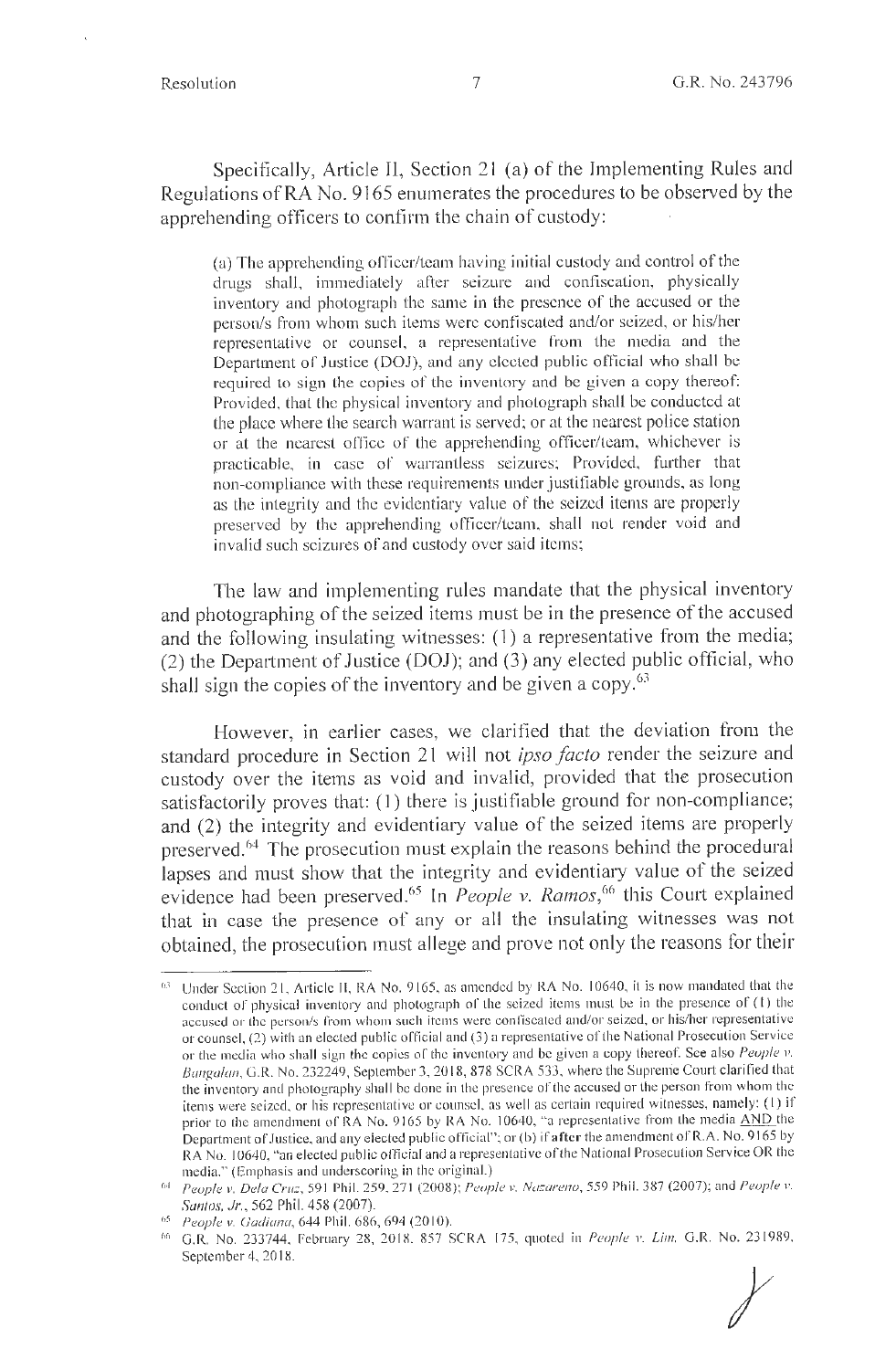absence, but also the fact that earnest efforts were made to secure their attendance:

It is well to note that the absence of these required witnesses does not *per se* render the confiscated items inadmissible. However, a justifiable reason for such failure or a **showing of any genuine and sufficient effort to secure the required witnesses** under Section 21 of RA 9165 must be adduced. In *People v. Umipang*, the Court held that the prosecution must show that **earnest efforts** were employed in contacting the representatives enumerated under the law for "a sheer statement that representatives were unavailable without so much as an explanation on whether serious attempts were employed to look for other representatives, given the circumstances is to be regarded as a flimsy excuse." Verily, mere statements of unavailability, absent actual serious attempts to contact the required witnesses are unacceptable as justified grounds for noncompliance. These consiclerntions arise from the fact that police officers are ordinarily given sufficient  $\textrm{time}$  - beginning from the moment they have received the information about the activities of the accused until the time of his arrest  $$ to prepare<sub>1</sub> for a buy-bust operation and consequently, make the necessary arrangements beforehand knowing full well that they would have to strictly comply with the set procedure prescribed in Section 21 of RA 9165. As such, police officers are compelled not only to state reasons for their noncompliance, but must in fact, also convince the Court that they exerted earnest efforts to comply with the mandated procedure, and that under the given circumstances, their actions were reasonable. (Emphasis in the original; citation omitted.)

Indeed, the presence of the insulating witnesses is the first requirement to ensure the preservation of the identity and evidentiary value of the seized drugs.<sup>67</sup>In *People v. Caray,<sup>68</sup>*we ruled that the *corpus delicti* cannot be deemed preserved absent any acceptable explanation for the deviation from the procedural requirements of the chain of custody rule. Similarly, in *Matabilas v. People*,<sup>69</sup> sheer statements of unavailability of the insulating witnesses, without actual serious attempt to contact them, cannot justify non-compliancy.

In this case, there is no showing that the marking and inventory were done in the presence of the three insulating witnesses. The first and second photographs submitted in evidence only show P02 Reyes marking the plastic sachets in the presence of accused-appellant and Simbulan; while the third photograph, the buy-bust money and the marked plastic sachets.<sup>70</sup> That the marking and inventory were done without the insulating witnesses, is evident in the testimony of Crisostomo, who is a *kagawad* of another barangay and a media practitioner, that "he did not see the two (2) accused when he signed the  $inventory[.]^{v71}$ 

I

 $71$  Records, p. 127.

*I* 

<sup>&</sup>lt;sup>67</sup> See *People v. Flores*, G.R. No. 241261, July 29, 2019; *People v. Rodriguez*, G.R. No. 233535, July I. 2019; and *People v. Maralit*, G.R. No. 232381, August 1, 2018.

<sup>68</sup> G.R. No. 245391, September 11, 2019.

 $^{\circ}$  G.R. No. 243615, November 11, 2019.

 $70$  Prosecution's Exhibits, p. 15.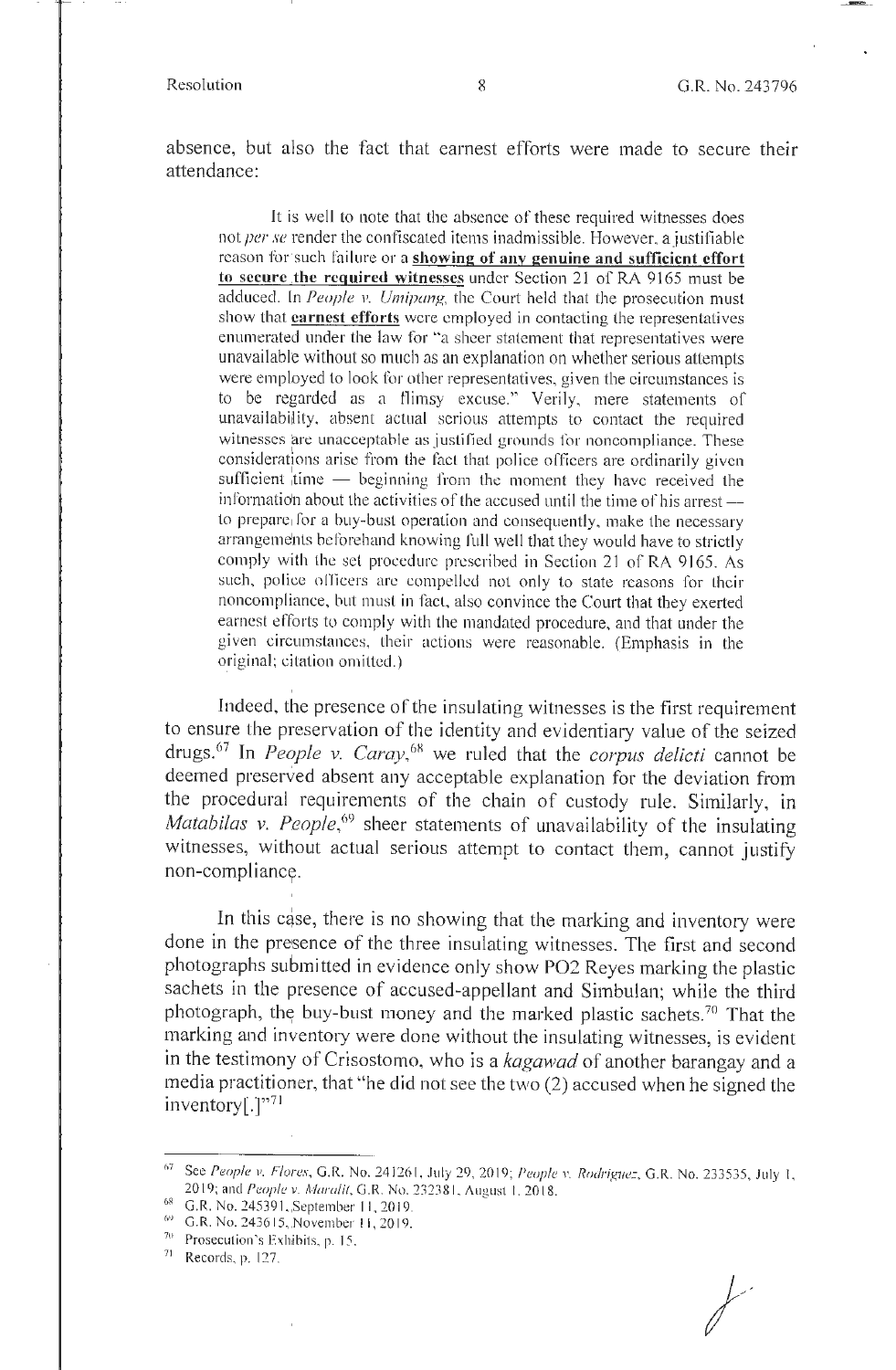And, even if Crisostomo was present, he signed in the inventory as a member of the media. 72 ln the Receipt of Property/Evidence Seized, Crisostomo is the lone signatory.<sup>73</sup> Meanwhile, the police officers did not explain the absence of a representative from the DOJ and another elected public official. 74 To be sure, there was no earnest effort, *nay* attempt, on the part of the buy-bust team to comply with the law and its implementing rules.

**lt** cannot also escape our attention that it was a certain "PO2 **J**  Rodriguez" who received the request for laboratory examination on the two specimens from PO2 Bernabe at 23:35 of May 30, 2012,75 and not PCI Reyes as claimed by the prosecution. The stipulated testimony of PC! Reyes failed to show how "PO2 J Rodriguez" turned-over the items to her and that the integrity and evidentiary value of the specimens was preserved, *viz.:* 

The prosecution and the defense also stipulated on the following as regards PCI Elisa G. Reyes and her testimony:

- 2.) On May 30, 2012, PCl Elisa G. Reyes received from PO3 Archie Bernabe a letter request for laboratory examination dated May 30, 2012  $x \times x$  requesting for the conduct of laboratory examination on two (2) heat-sealed transparent plastic sachets with markings TK and TK1 already marked as Exhibits B-1 to "B-2";
- 3.) Upon receipt of the letter request for laboratory examination as well as the specimens, PCI Reyes conducted a laboratory examination:

xxxx

- 6.) PCI Elisa G. Reyes will be able to identify the request for laboratory examination, chemistry report, and the specimens.
- 7.) Due execution, existence, and authenticity of the documents i.e. request for laboratory examination and the chemistry report.
- 8.) PCI Reyes presented the specimens as well as the request for laboratory examination to the prosecutor and to the defense counsel and were turned over to the prosecution for safekeeping purposes and were shown to the defense counsel and;
- 9.) PCI Reyes has no personal knowledge with regard to the actual source of the specimens. $76$

<sup>&</sup>lt;sup>72</sup> Records, pp. 127-128.<br><sup>73</sup> Prosecution's Exhibits, p. 13.<br><sup>74</sup> TSN, January 17, 2013, p. 6.

ATTY. DELOS SANTOS:

Q: There is [sic] **no representative from the OOJ** who witness [sic] the markings?

A: **None Sir.** 

Q: How about an **elected Brgy. Official?** 

A: Also **none Sir**. (Emphasis supplied.)

Prosecution's Exhibits, p. 1.

 $76$  Records, p. 75.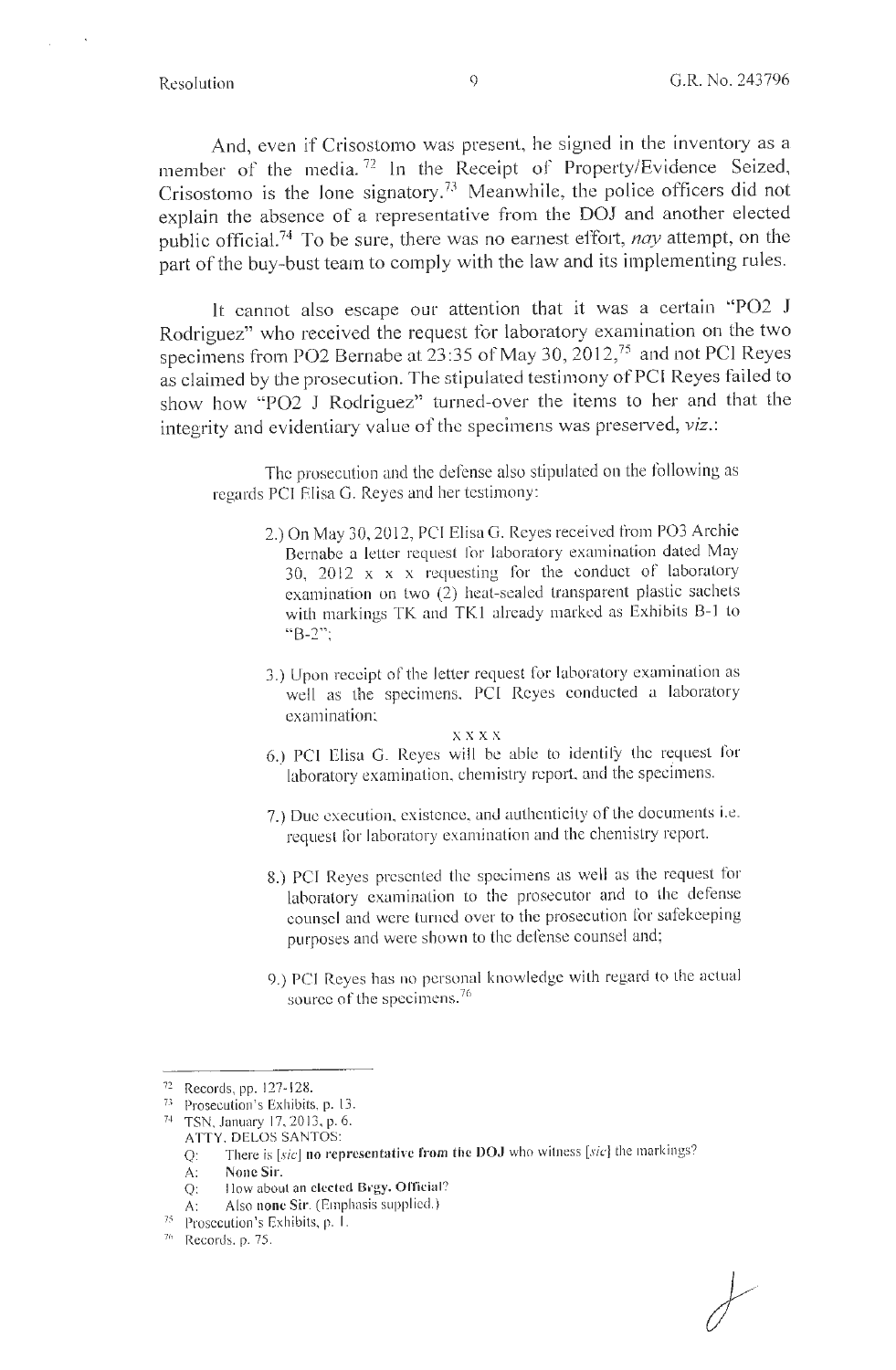In *People v. Pajarin*,<sup>77</sup> this Court ruled that in case the parties agreed to dispense with the attendance and testimony of the forensic chemist, it should be stipulated that the forensic chemist would have testified that he had taken the precautionary steps required to preserve the integrity and evidentiary value of the seized item, thus: (I) that the forensic chemist received the seized article as marked, properly sealed, and intact; (2) that he resealed it after examination of the content; and (3) that he placed his own marking on the same to ensure that it could not be tampered with pending trial.<sup>78</sup>

Here, the stipulations do not reflect the manner of handling the drugs (1) after "P02 J <sup>1</sup>Rodriquez" received the items from P03 Bernabe; (2) when he turned them over to PCI Reyes; and (3) after PCI Reyes completed his qualitative examination and before they were presented in court. It was simply declared that PCI Reyes received the specimens from P03 Bernabe and after examination, she presented the specimens to the prosecutor and the defense counsel. We stress that in order that the seized items may be considered credible, the prosecution must show, by records or testimony, the continuous whereabouts of the exhibit, from the moment the item was picked up to the time it is offered into evidence; in such a way that every person who touched the exhibit would describe how and from whom it was received, where it was and what happened to it while in the witness' possession; the condition in which it was received and the condition it was delivered to the next link in the chain.79 Such is not the case here.

Finally, the presumption of regularity of performance of official duty applies only when nothing in the record suggest that the law enforcers deviated from the standard conduct of official duty required by law.80 **ft** is not conclusive and it cannot, by itself, overcome the constitutional presumption of innocence. Thus, any taint of irregularity, as in this case, affects the whole performance and should make the presumption unavailable.<sup>81</sup>

Time and again, we emphasize that while zealousness on the part of law enforcement agencies in the pursuit of drug peddlers is indeed laudable, it is of paramount importance that the procedures laid down by law be complied with. The breaches in the procedure provided in Section 21, Article II of RA No. 9165 committed by police officers and left unexplained by the State, militate against the conviction of accused-appellant beyond reasonable doubt, as the integrity and evidentiary value of the *corpus delicti* had been compromised.

**FOR THESE REASONS,** the appeal is **GRANTED.** The Court of Appeals' Decision dated May 31, 2017 in CA-G.R. CR-HC No. 08192 is **REVERSED.** Rowena Buniel *y* Ramos is **ACQUITTED** in Criminal Case

<sup>77 654</sup> Phil. 461 (2011), cited in *People v. Ambrosio*, G.R. No. 234051, November 27, 2019. 78 *Id.* at 466.

*n* See Mali/fin *v. People,* 576 Phil. 576 (2008).

<sup>80</sup> People v. Que, G.R. No. 212994. January 31, 2019.

<sup>81</sup> People v. Capuno, 655 Phil. 226, 244 (2011).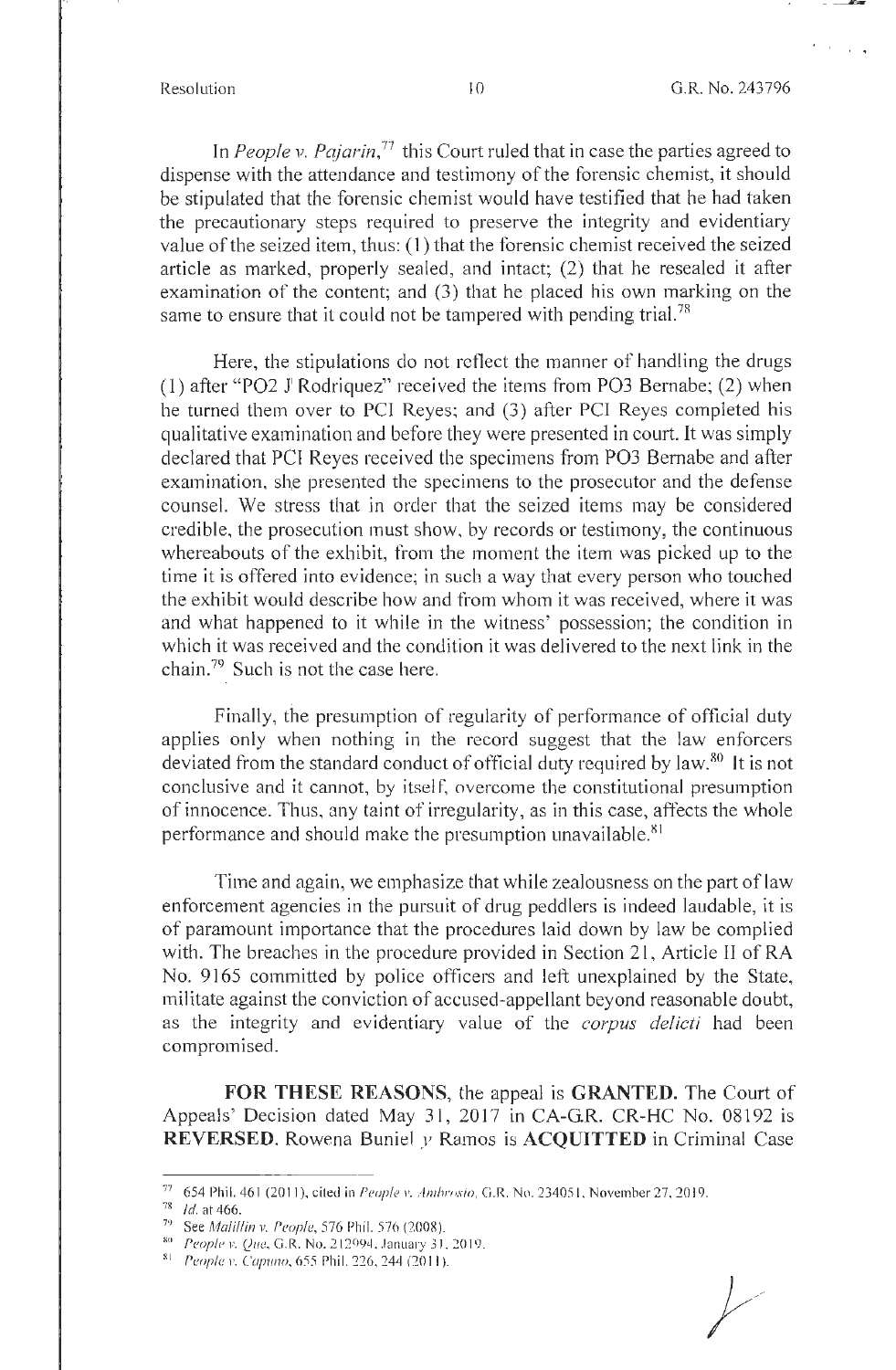Resolution

No. 12-291642 and is ORDERED IMMEDIATELY RELEASED from detention, unless she is being lawfully held for another cause. Let entry of judgment be issued immediately.

Let a copy of this Resolution be furnished the Superintendent of the Correctional Institution for Women, Mandaluyong City, for immediate implementation. The Superintendent is likewise ORDERED to REPORT to this Court within five days from receipt of this Resolution the action that has been undertaken.

**SO ORDERED.** 

**WE CONCUR:** 

**BENJAMIN S. CAGUIOA** LFRED Associate Justice

C. REYÉS, JR. Associate Justice

L LAZARO-JAVIER AMY Associate Justice

SAMUEL H. GAERLAN Associate Justice

 $11$